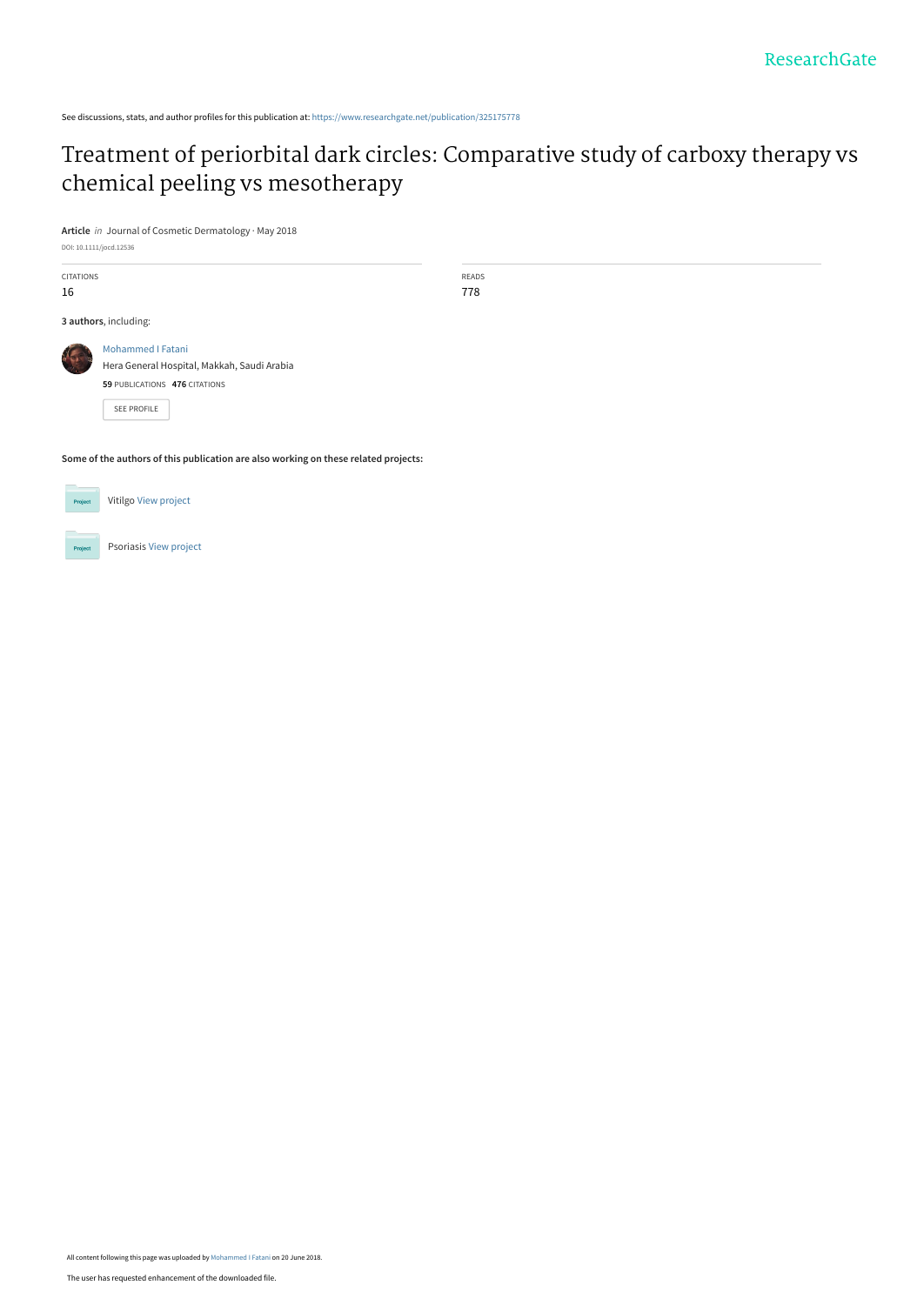DOI: 10.1111/jocd.12536

# ORIGINAL CONTRIBUTION



**WILEY** 

# Treatment of periorbital dark circles: Comparative study of carboxy therapy vs chemical peeling vs mesotherapy

Naglaa A Ahmed MD<sup>1</sup> | Salma S Mohammed MD<sup>1</sup> | Mohammad I Fatani MD, KFUF<sup>2</sup>

1 Alzahra Hospital, Alazhar University, Cairo, Egypt 2 Hera Hospital, Makkah, Saudi Arabia

**Correspondence** 

Salma S Mohammed, Alzahra Hospital, Alazhar University, Cairo, Egypt. Email: salmdarzyad@gmail.com

#### **Summary**

Objective: Evaluation and comparison of the efficacy and safety of 3 different modalities of treatment for dark circles that function via different modes of action. Methods: In total, 45 female patients with periorbital hyperpigmentation were randomly selected to participate from those attending the outpatient dermatology clinic of Al-Zahraa University Hospital within a 6-month period. Patients were divided into 3 groups, and the groups were subjected to different types of therapy: group A, carboxy therapy; group B, chemical peel; and group C, vitamin C mesotherapy. Results: No statistically significant differences were detected in improvements in

pigmentation or the degree of patient satisfaction between any of the groups. However, the mesotherapy group reported more of a burning sensation following treatment than the other 2 groups but also showed a significant improvement in pigmentation and patient satisfaction compared with the carboxy group.

Conclusion: All 3 treatment modalities were effective in the reduction in periorbital pigmentation. However, mesotherapy showed a significant improvement in pigmentation and a higher level of patient satisfaction compared with the other types of treatment.

#### **KEYWORDS**

chemical peel, dark circles, mesotherapy, periorbital hyperpigmentation, vitamin C

# 1 | INTRODUCTION

Periorbital hyperpigmentation (POH) is an ill-defined condition that presents as a bilateral, round, homogenous, light-to-dark-colored brownish-black pigmentation surrounding the eyelids. It results in the appearance of tiredness in the patient.<sup>1</sup> This condition may be due to excessive pigmentation, thin and translucent lower eyelids, and shadowing owing to skin laxity and tear trough.<sup>2-4</sup> POH is challenging to treat and lacks a straightforward and reliable therapeutic strategy due to its complex pathogenesis and etiology.<sup>1</sup>

The objective of this study was to provide clinicians with a guide to the evaluation and treatment of POH using three therapeutic modalities. First, carboxy therapy is a noninvasive procedure that involves the transcutaneous injection of  $CO<sub>2</sub>$ . This procedure stimulates the production of new blood vessels by increasing the levels of growth factors. This increased blood flow supplies oxygen and

nutrients to the skin and vessels, which ultimately improves the appearance of the skin.<sup>5</sup>

Second, chemical peel therapy involves the application of lactic acid (LA, 15%) in combination with trichloroacetic acid (TCA, 3.75%) to the skin, and this has been used previously to treat POH by Vavouli et al<sup>6</sup> These chemicals cause controlled damage to the skin, following which regeneration and rejuvenation of the tissues occur during the healing process. $7-9$ 

Third, mesotherapy refers to a variety of minimally invasive techniques that consist of intracutaneous or subcutaneous liquid injections. Some of the more common chemicals that are injected in mesotherapy are vitamins such as vitamin C that can aid in facial skin repair.<sup>10,11</sup>

Vitamin C reduces POH as it inhibits the enzyme tyrosinase and has an antioxidant effect, thus preventing the production of free radicals that can trigger melanogenesis. It also promotes collagen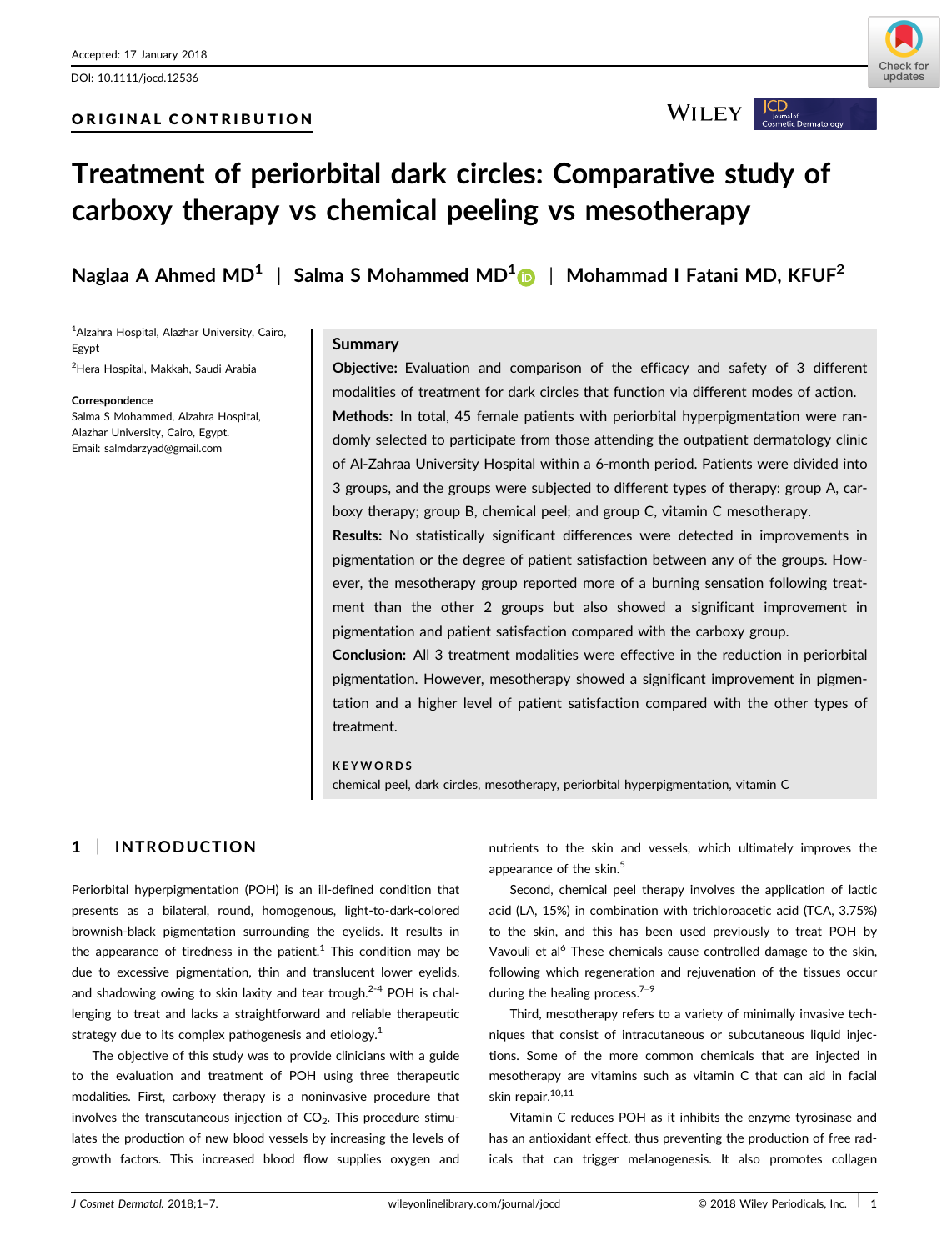# $-WII$  ,  $\mathbf{F}$   $\mathbf{Y}$  and  $\mathbf{F}$  are all  $\mathbf{F}$  and  $\mathbf{F}$  are all  $\mathbf{F}$  and  $\mathbf{F}$  are  $\mathbf{F}$  and  $\mathbf{F}$  are  $\mathbf{F}$  and  $\mathbf{F}$  are  $\mathbf{F}$  and  $\mathbf{F}$  are  $\mathbf{F}$  and  $\mathbf{F}$  are  $\mathbf{F}$  and  $\$

synthesis, which reduces dermal damage and leads to keratinocyte differentiation.<sup>11</sup>

### 2 | PATIENTS AND METHODS

In total, 45 female patients with POH were selected from those attending the outpatient dermatology clinic of Al-Zahraa University Hospital at Al-Azhar University in Cairo over a 6-month period from May 2015 to November 2015 to participate in this study. This study compared the effectiveness of three modalities of treatment: first, carbon dioxide therapy (carboxy therapy), second, chemical peel therapy using a combination of 2 peeling agents (TCA 3.75% and LA 15%), and third, vitamin C injection (vitamin C mesotherapy). After explaining each modality of treatment and the possible side effects, all patients were advised to avoid exposure of sunlight and general measures of sun protection as sunscreen and sunglasses were counseled at baseline of treatment and written confirmed consent was obtained from the patients who wished to participate in this study. Patients with a vascular type of periorbital pigmentation, or systemic disease-causing pigmentation, pregnancy, anemia, liver disease, or periorbital eczema, or those who had received laser treatment within the previous 12 months, were excluded from the study. Careful analysis of the medical history and a thorough general examination for clinical manifestations suggestive of any systemic disease or the presence of pigmentation in another area of the body or any other dermatological disease were performed. Dermatological examination of the periorbital area was also carried out to determine the type of dark circles (vascular type and tear trough were excluded by a stretch test).

The degree of darkness of pigmentation was classified as follows: Grade 1: light brown pigmentation, Grade 2: dark brown pigmentation, and Grade 3: black pigmentation.<sup>12</sup> The skin type was also determined according to the Fitzpatrick skin type classification. Patients were photographed using a digital camera (8 megapixels) before the start of treatment, and a blood sample was taken to test for complete blood count and liver function (SGOT, SGPT, alkaline

phosphatase, serum bilirubin, serum creatinine), before dividing patients into three groups randomly.

Group A (carboxy therapy group): 15 female patients underwent intradermal and subcutaneous injection of  $CO<sub>2</sub>$  at specific sites (Figure 1) on both the upper and lower eyelid bilaterally once a week for 5 weeks. The instrument used was the Rioblush™ for carboxy therapy, employing an A32 G needle with an infusion velocity of 50 mL/min. In total, 3 mL of gas was administered on each side, with an average time for each session of 5-8 minutes.

After treatment, the patients were advised to avoid external compression and report the presence of pain, edema, headache, or any other complications.

Group B (chemical peel group): 15 female patients were treated with chemical peel agents (TCA at 3.75% and LA at 15%) once a week for 5 weeks. The peel was a gel formulation. Patients were asked to close their eyes, and a degreasing wipe moistened with alcohol was used to remove any impurities and excess oil from the surface of the eyelid. Four layers of peel were applied to each periorbital area; the first layer of peel was applied in the area of intense pigmentation, and then the surrounding areas were treated. The duration of the first, second, and third layers of peel was 1-2 min, and the fourth layer was applied for about 5 minutes. The total time for a session ranged from 9 to 12 minutes. Then, the peel was neutralized with a wipe moistened with a 12% solution of arginine, and the patient washed the treated area with water. The patient was advised to avoid exposure to sunlight for 24 hours, but if exposed to direct light, she was recommended to use sunscreen and sunglasses. The color of the pigmentation following treatment was assessed according to an improvement score (from 0 to  $4$ ).<sup>13</sup> The level of patient satisfaction was also assessed.

Group C (mesotherapy group): 15 female patients were treated with mesotherapy, which included administration of an insulin syringe (30G LUER  $0.30 \times 4$  mm needle). Vitamin C was extracted from an ampule (comprising the ingredients: ascorbic acid, aqua/ water, disodium EDTA) using a large bore needle. About 10 mL was injected intraepidermally into both lower eyelids (5 mL for each eye) (Figure 2). Fine massage was performed after injection to decrease



FIGURE 1 Injection sites for carboxy therapy group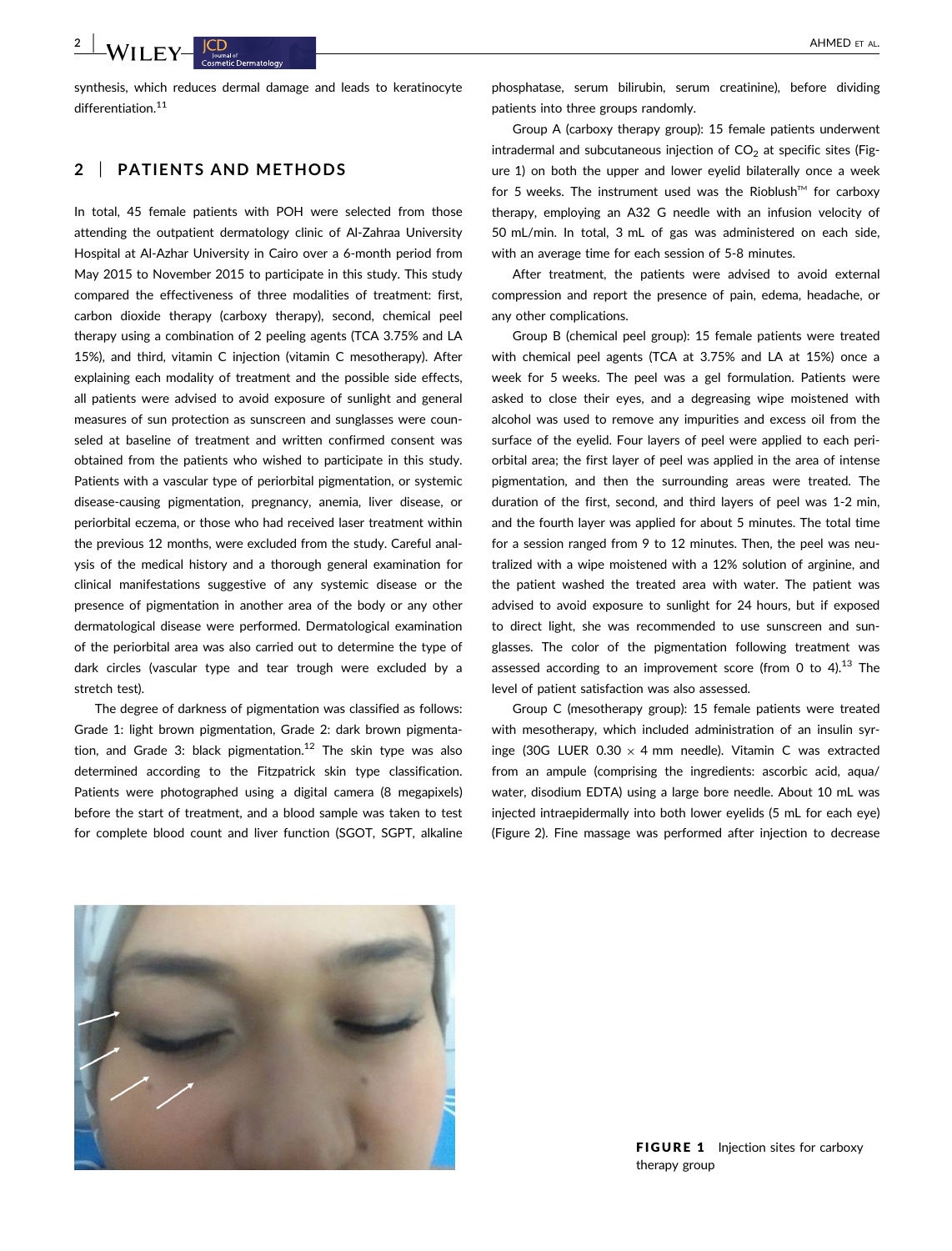the production of nodules. Ice cubes were also applied to reduce numbness and edema. Treatment was repeated 5 times at 1-week intervals.

Evaluation of the treatment: Evaluation of the treatment modalities was performed in all groups by assessing the level of patient satisfaction and the degree of improvement as determined by the investigator. The clinical response to treatment was assessed for each patient by comparing digital photographs taken before (baseline) and after treatment in the three groups.

Clinical assessment of the improvement in dark circles by the investigator was scored according to the following scale from 0 to  $iv^{13}$ :

- (0) indicates no change in color
- (1) indicates mild improvement in color (<25%)
- (2) indicates moderate improvement in color (25%-50%)

(3) indicates very good improvement in color (51%-75%)

(4) indicates excellent improvement in color (>75% or normal skin color)

Upon final examination, patients were asked to score their level of overall satisfaction on a quartile scale: 0, not satisfied at all; 1, slightly satisfied; 2, moderately satisfied; and 3, highly satisfied.

#### 2.1 | Statistical analysis (material and methods)

We calculate sample size according to Raosoft, and all statistical calculations were done using SPSS (statistical package for the social science version 25.00) statistical program at 0.05, 0.01, and 0.001 level of probability.<sup>14</sup> Quantitative data with nonparametric distribution were done using analysis of variance Kruskal-Wallis test, qualitative (categorical) data were presented by frequency, and percentage was calculated using Chi-square. The confidence interval was set to 95%, and the margin of error accepted was set to 5%. The P value was considered nonsignificant (NS) at the level of >.05, significant at the level of <.05 and .01, and highly significant at the level of <.001. Pearson linear correlation coefficient (r) was estimated to show the relationship between parameters.15

# 3 | RESULTS

In our study on 45 female patients with dark circles around their eyes, we found that median age of group A was 27 years, 27 years in group B, and 33 years in group C. The median of the duration of the dark circles before presentation is 5 years for group A, 5 years in group B, and 5 years in group C. Both groups A and C had positive family history of dark circles in 73.3%, while in group B, it was 40%.

Fitzpatrick type III was the most common skin type among the three groups, accounting for 40% of cases in group A, 60% of cases in group B, and 66.67% of cases in group C. In group A, a history of sleep deprivation was reported in 53.3% of cases, compared with 66.7% and 46.7% in groups B and C, respectively. In group A, 46.7% of cases reported a history of sun exposure compared with 53.3% and 40% in groups B and C, respectively. In group A, the percentage of patients that consumed excess levels of coffee was 20% compared with 33.3% and 26.7% in groups B and C, respectively. The most common pigmentation grade in group A was grade II in 53.3% of cases, whereas in groups B and C grade III pigmentation was observed in 53.3% of cases. There was no statistically significant difference between the three groups regarding the demographic data  $(P > .05)$ . Table 1 presents the descriptive statistics and the results of comparisons of the demographic data collected for the different groups.

Table 2 presents the degree of improvement in the dark circles and the level of patient satisfaction following therapeutic intervention for the three study groups. There was no statistically significant difference between the groups regarding the parentage of patients with different degrees of improvement after treatment ( $P > .05$ ), with 13.3% of group A showing excellent improvement (Figure 3A,B) compared with 26.7% of group B (Figure 4A,B) and 40% of group C (Figures 5A,B).

There was no statistically significant difference when comparing groups A, B, and C regarding patient's satisfaction after treatment  $(P > .05)$ . In total, 33.3% of group C patients described their satisfaction level as being excellent, compared with 0% and 6.7% in groups A and B, respectively. These data regarding satisfaction levels are presented in Table 2.

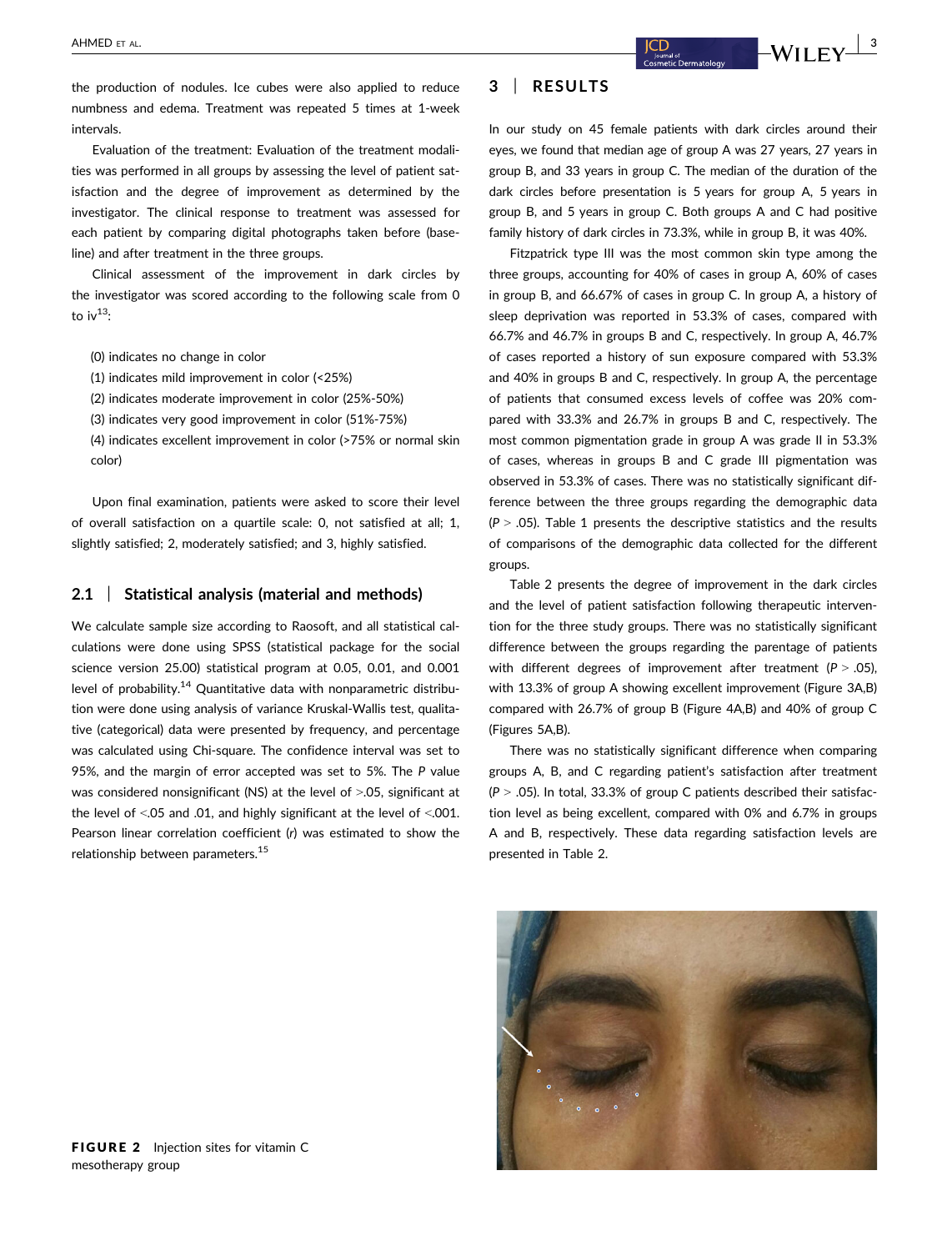TABLE 1 Descriptive statistics and results of comparison for demographic data collected on the studied groups

|                    |                                                             | <b>Groups</b>                 |                          |                               |                         |                                                  |                                           |                |            |  |
|--------------------|-------------------------------------------------------------|-------------------------------|--------------------------|-------------------------------|-------------------------|--------------------------------------------------|-------------------------------------------|----------------|------------|--|
| Demographic data   |                                                             | Group A                       |                          | Group B                       |                         | Group C                                          |                                           | Kruskal-Wallis | P value    |  |
| Age (years)        | Range<br>Median                                             | $18 - 51$<br>27               |                          | 14-55<br>27                   |                         | $22 - 48$<br>33                                  |                                           | 1.096          | 0.578 ns   |  |
| Duration (years)   | Range<br>Median                                             | $1 - 15$<br>5                 |                          | $1 - 23$<br>5                 |                         | $1 - 15$<br>5                                    |                                           | 4.596          | $0.100$ ns |  |
|                    |                                                             | N                             | $\%$                     | ${\sf N}$                     | %                       | N                                                | %                                         | Chi-square     | P value    |  |
| Family history     | Positive<br>Negative                                        | 11<br>$\overline{4}$          | 73.3<br>26.7             | 6<br>9                        | 40<br>60                | 11<br>$\overline{4}$                             | 73.3<br>26.7                              | 4.727          | .094 ns    |  |
| Skin type          | $\mathbf{I}$<br>$\mathop{\mathsf{III}}\nolimits$<br>IV<br>V | 3<br>6<br>4<br>$\overline{2}$ | 20<br>40<br>26.7<br>13.3 | 1<br>9<br>3<br>$\overline{2}$ | 6.7<br>60<br>20<br>13.3 | $\overline{2}$<br>10<br>3<br>$\mathsf{O}\xspace$ | 13.3<br>66.7<br>20<br>$\mathsf{O}\xspace$ | 4.240          | .644 ns    |  |
| Lack of sleep      | Yes<br>No                                                   | 8<br>$\overline{7}$           | 53.3<br>46.7             | 10<br>5                       | 66.7<br>33.33           | $\overline{7}$<br>8                              | 46.7<br>53.3                              | 1.260          | .533 ns    |  |
| Sun exposure       | Yes<br>No                                                   | 7<br>8                        | 46.7<br>53.3             | 8<br>7                        | 53.3<br>46.7            | 6<br>9                                           | 40<br>60                                  | 0.536          | .765 ns    |  |
| Smoking            | Yes<br>No                                                   | 11<br>$\overline{4}$          | 73.3<br>26.7             | 10<br>5                       | 66.7<br>33.3            | 11<br>$\overline{4}$                             | 73.3<br>26.7                              | 0.216          | .897 ns    |  |
| Excess coffee      | Yes<br>No                                                   | 3<br>12                       | 20<br>80                 | 5<br>10                       | 33.3<br>66.7            | $\overline{4}$<br>11                             | 26.7<br>73.3                              | 0.682          | .711 ns    |  |
| Pigmentation grade | $\mathsf{I}$<br>$\mathsf{II}$<br>III                        | $\overline{2}$<br>8<br>5      | 13.3<br>53.3<br>33.3     | $\overline{2}$<br>5<br>8      | 13.3<br>33.3<br>53.3    | $\mathbf{1}$<br>6<br>8                           | 6.7<br>40<br>53.3                         | 1.994          | .737 ns    |  |

ns, nonsignificant at  $P > .05$ .

TABLE 2 Analysis and results of comparison of range of overall improvement and patient satisfaction results after intervention on the studied groups

|                      |                            | <b>Groups</b>  |             |                |      |                |      |            |           |
|----------------------|----------------------------|----------------|-------------|----------------|------|----------------|------|------------|-----------|
|                      |                            | <b>Group A</b> |             | <b>Group B</b> |      | Group C        |      |            |           |
| Improvement data     |                            |                | %           | N              | %    | $\mathsf{N}$   | %    | Chi-square | P value   |
| Overall improvement  | No improvement             | 3              | 20          | $\overline{2}$ | 13.3 | $\mathbf{1}$   | 6.7  | 5.929      | .431 ns   |
|                      | Mild                       | 8              | 53.3        | 4              | 26.7 | 5              | 33.3 |            |           |
|                      | Moderate                   | $\overline{2}$ | 13.3        | 5              | 33.3 | 3              | 20   |            |           |
|                      | Excellent                  | 2              | 13.3        | 4              | 26.7 | 6              | 40   |            |           |
| Patient satisfaction | Unsatisfied                | 3              | 20          | $\overline{2}$ | 13.3 | $\mathbf{1}$   | 6.7  | 10.200     | $.116$ ns |
|                      | Mildly satisfied           | 8              | 53.3        | 5              | 33.3 | 5              | 33.3 |            |           |
|                      | Moderately satisfied       | $\overline{4}$ | 26.7        | 7              | 46.7 | $\overline{4}$ | 26.7 |            |           |
|                      | <b>Excellent satisfied</b> | $\mathbf{0}$   | $\mathbf 0$ | 1              | 6.7  | 5              | 33.3 |            |           |

ns, nonsignificant at  $P > .05$ .

Pearson correlation analysis was performed between the degree of improvement and Fitzpatrick skin type, the grade of pigmentation, the duration of pigmentation, and patient satisfaction, and statistical significance was only detected between the degree of improvement and patient satisfaction  $(P = .000, r = +.806)$ , as shown in Table 3.

Regarding treatment complications, there was no statistically significant difference between groups A, B, and C ( $P > .05$ ), although patients of group A complained more frequently of pain and edema of the eyelid (26.7%) as well as hematoma (20%), while patients in group C complaining more frequently of a burning sensation (26.7%). The data regarding treatment complications are presented in Table 4.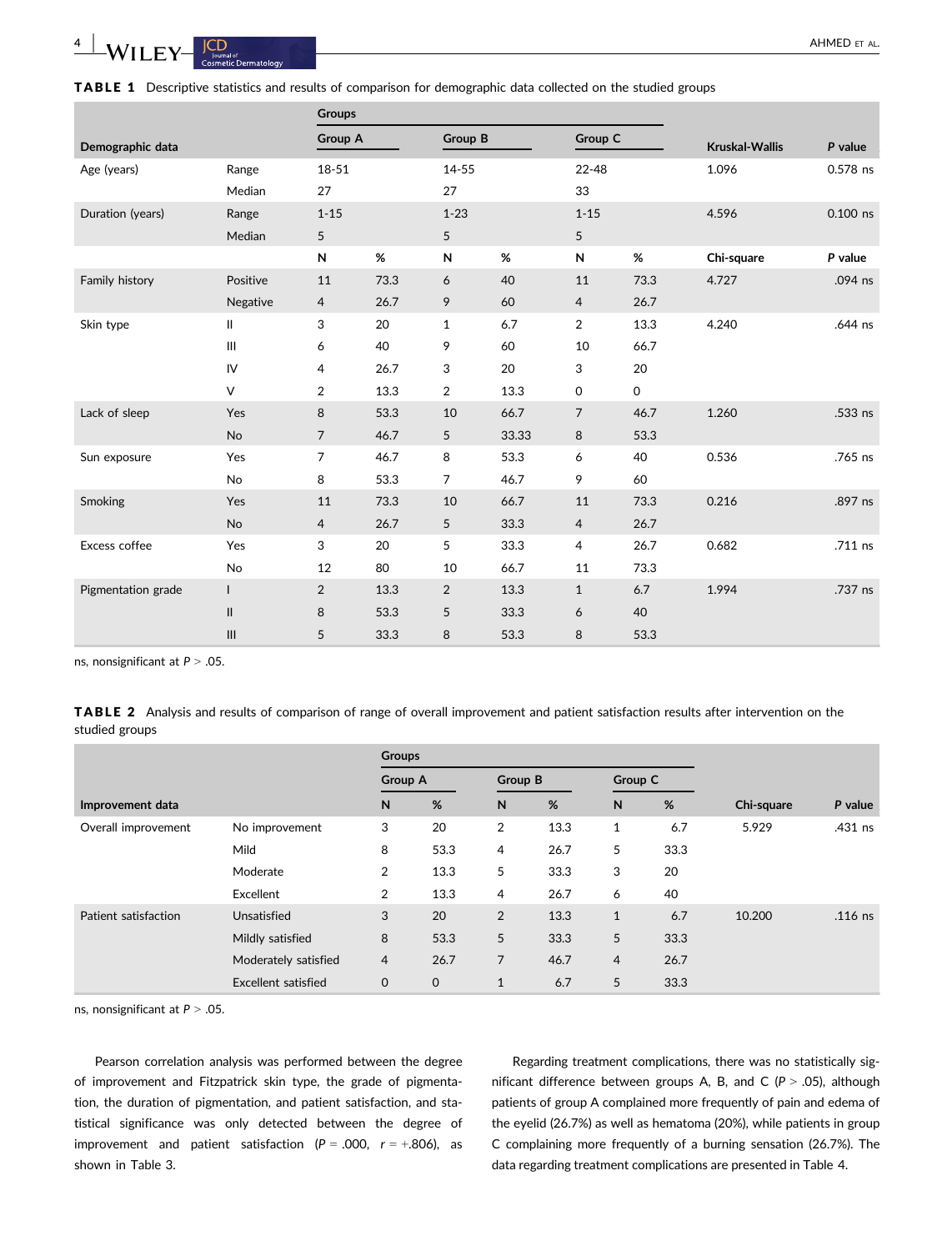FIGURE 3 Clinical photographs from group A. (A) Baseline and (B) clinically improved after 5 wk with patients' satisfaction and investigator score



FIGURE 4 Clinical photographs from group B. (A) Baseline and (B) clinically improved after 5 wk with patients' satisfaction and investigator score



TABLE 3 Pearson correlation between the improvement and Fitzpatrick skin type, grade of pigmentation, duration of

pigmentation, and patient satisfaction

FIGURE 5 Clinical photographs from group C. (A) Baseline and (B) clinically improved after 5 wk with patients' satisfaction and investigator score

|             | <b>Patient</b><br>satisfaction* | <b>Fitzpatrick</b><br>skin type | Grade of<br>pigmentation | Duration of<br>pigmentation |
|-------------|---------------------------------|---------------------------------|--------------------------|-----------------------------|
| Improvement |                                 |                                 |                          |                             |
| P value     | .റററ                            | .057                            | .196                     | .362                        |
|             | $+806$                          | $-.286$                         | $+197$                   | $+139$                      |

\*Significant at P ≤ .05.

### 4 | DISCUSSION

The development of dark circles under the eyes at any age is of great aesthetic concern because it may depict the individual as sad, tired, stressed, or old. $9$  The periorbital area is one of the first facial regions to show the signs of aging. Even minor changes in its volume or structure can distort the perceived emotions and health of patients, possibly diminishing their confidence and well-being.<sup>16</sup>

The etiology of POH is multifactorial. It may be indicative of an underlying systemic disease (eg, Addison disease), an allergic reaction, nutritional deficiency, excessive sun exposure, or sleep disturbance. There is also most likely a familial component as this condition is often seen in family members over generations.<sup>17</sup>

Because of the complexity of its pathogenesis, various treatments are available for POH. In this study, we therefore compared the effectiveness of 3 modalities of treatment that operate via different modes of action: carboxy therapy, chemical peel therapy with 15% lactic acid and mesotherapy with vitamin C.

These 3 modalities of treatment were tested in a controlled randomized study of 45 patients with dark circles around their eyes characterized mainly as Fitzpatrick type III. We found that there was no statistically significant difference between the three groups regarding the demographic data, or the parentage of patients with different degrees of improvement after treatment. These data confirmed that the three modalities of treatment were equally effective with no serious or permanent side effects reported in any of the groups. Our results were comparable with those of Hassan et al<sup>18</sup> who compared the efficacy of carboxy therapy and chemical peel therapy using TCA with the same concentrations and techniques used in our study. They found that with chemical peel therapy the degree of improvement was excellent in 46.7% of cases, good in 46.7% of cases and fair in 6.6% of cases, compared with carboxy treatment for which the degree of improvement was excellent in 46.7% of cases, good in 40% of cases and fair in 13.3% of cases, with no statistical difference between these 2 groups. These 2 methods of treatment were effective with minimal transient side effects. However, chemical peel therapy was cheap and easy to perform and therefore preferable for the treatment of POH compared with carboxy therapy that was expensive to perform.

In the current study, when comparing the results from each treatment modality, we found that the degree of improvement in POH patients in groups A and B was consistent with the findings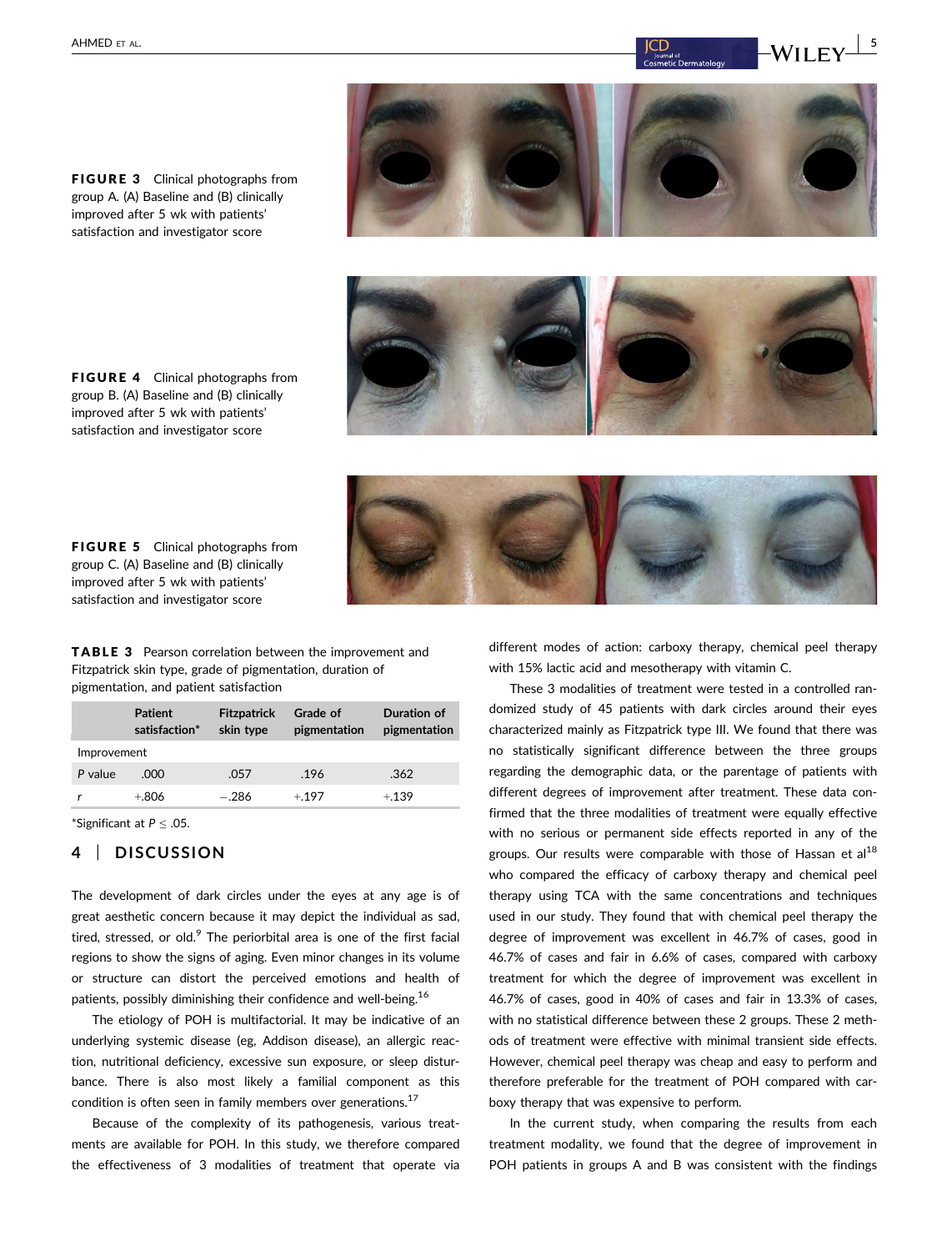|  |  |  |  | <b>TABLE 4</b> Analysis and results for comparison of complication after intervention on the studied groups |  |  |  |  |  |
|--|--|--|--|-------------------------------------------------------------------------------------------------------------|--|--|--|--|--|
|--|--|--|--|-------------------------------------------------------------------------------------------------------------|--|--|--|--|--|

|                          |     | <b>Groups</b> |             |    |             |              |            |         |           |
|--------------------------|-----|---------------|-------------|----|-------------|--------------|------------|---------|-----------|
|                          |     |               | Group A     |    | Group B     |              | Group C    |         |           |
| Improvement data         | N   | %             | N           | %  | N           | %            | Chi-square | P value |           |
| Pain and edema of eyelid | Yes | 4             | 26.7        | 1  | 6.7         | $\mathbf{1}$ | 6.7        | 3.462   | .177 ns   |
|                          | No  | 11            | 73.3        | 14 | 93.3        | 14           | 93.3       |         |           |
| Hematoma                 | Yes | 3             | 20          | 0  | $\mathbf 0$ | $\mathbf{1}$ | 6.7        | 3.841   | $.146$ ns |
|                          | No  | 12            | 80          | 15 | 100         | 14           | 93.3       |         |           |
| Burning sensation        | Yes | 0             | $\mathbf 0$ | 3  | 20          | 4            | 26.7       | 4.398   | $.111$ ns |
|                          | No  | 15            | 100         | 12 | 80          | 11           | 73.3       |         |           |

ns, nonsignificant at  $P > .05$ .

of a previous study by Vavouli et al<sup>6</sup> Our data showed an improvement in pigmentation in all 3 groups, with no significant difference between groups A, B, and C, but group C showed a higher degree of excellent improvement compared with groups A and B.

Regarding patient satisfaction, Hassan et  $al^{18}$  reported that carboxy therapy resulted in 40% very satisfied patients, 53% satisfied, and 6.7% slightly satisfied patients compared with the chemical peel group that resulted in 33.3% very satisfied patients, 53.3% satisfied, and 13.3% slightly satisfied patients, with no statistically significant differences. These results were in agreement with those reported by Vavouli et al<sup>6</sup> In our study, we found that there was no statistically significant difference between groups A, B, and C regarding patient satisfaction after treatment ( $P > .05$ ). However, group C showed a higher degree of excellent satisfaction after treatment.

Regarding treatment complications, Hassan et al<sup>18</sup> and Vavouli et al<sup>6</sup> reported minimal side effects with chemical peel therapy with 20% of patients experiencing itching, 46.6% with a mild burning sensation, 33.3% with erythema exfoliation and 20% with dryness. In our study, most patients in the carboxy group tolerated minor pain at the site of injection and edema in 26.6% of cases, which usually disappeared within 10 minutes, but no patients reported a burning sensation, and the side effects were therefore not considered a restrictive factor. We conclude from our study that there was no statistical significant difference between groups A, B, and C. Patients of group C (26.7%) complained more frequently of a burning sensation, and although this was temporary, it did prevent two of the patients from completing their course of treatment (with one patient completing 3 sessions and the other patient only completing 2 sessions); all patients in the other groups completed their course of treatment. These results were in accordance with those of Paolo et al<sup>16</sup> and Hassan et al<sup>18</sup> who reported that for carboxy therapy and chemical peeling the compliance of patients was good and they tolerated the procedure well.

Patients in group A complained more frequently of pain and edema of the eyelid posttreatment (26.7%) as well as hematoma (20%), whereas patients in groups B and C complained of a burning sensation 20% and 26.7%, respectively. However, there was no significant difference between groups A, B, and C regarding treatment complications, which was consistent with the findings of Hassan et al<sup>18</sup> and Vavouli et al<sup>6</sup>

## 5 | CONCLUSION

All 3 treatment modalities tested were found to be effective in the reduction in periorbital pigmentation. However, mesotherapy was found to lead to the most significant improvement in pigmentation and the highest level of patient satisfaction, but the side effect of a burning sensation made it less tolerable in some patients.

#### ORCID

Salma S Mohammed **D** http://orcid.org/0000-0002-4121-0798

#### **REFERENCES**

- 1. Sarkar R, Ranjan R, Garg S, Garg VK, Sonthalia S, Bansal S. Periorbital hyperpigmentation: a comprehensive review. J Clin Aesthet Dermatol. 2016;9:49-55.
- 2. Watabane S, Nakai K, Ohnishi T. Condition known as Dark Rings under the eyes in the Japanese population is a kind of dermal melanocytosis which can be successfully treated by Q - switched ruby laser. Dermatol Surg. 2006;32:785-789.
- 3. Sheth PB, Shah HA, Dave JN. Periorbital Hyperpigmentation: a Study of its prevalence, common causative factors and its association with personal habits and other disorders. Indian J Dermatol. 2014;59: 151-157.
- 4. Aghaei S. An approach to dark circles under the eyes. J Surg Dermatol. 2016;1:55-56.
- 5. Zenker S. Carboxytherapy carbon dioxide injections in aesthetic medicine. Prime-Journal. 2012;2:1-12.
- 6. Vavouli C, Katsambas A, Gregoriou S, et al. Chemical peeling with trichloroacetic acid and lactic acid for infraorbital dark circles. J Cosmet Dermatol. 2013;12:204-209.
- 7. Khunger N. Standard guidelines of care for chemical peels. Indian J Dermatol Venereol Leprol. 2008;74:5-12.
- 8. Roh MR, Chung KY. Infraorbital dark circles: definition, causes and treatment options. Dermatol Surg. 2009;35:1163-1171.